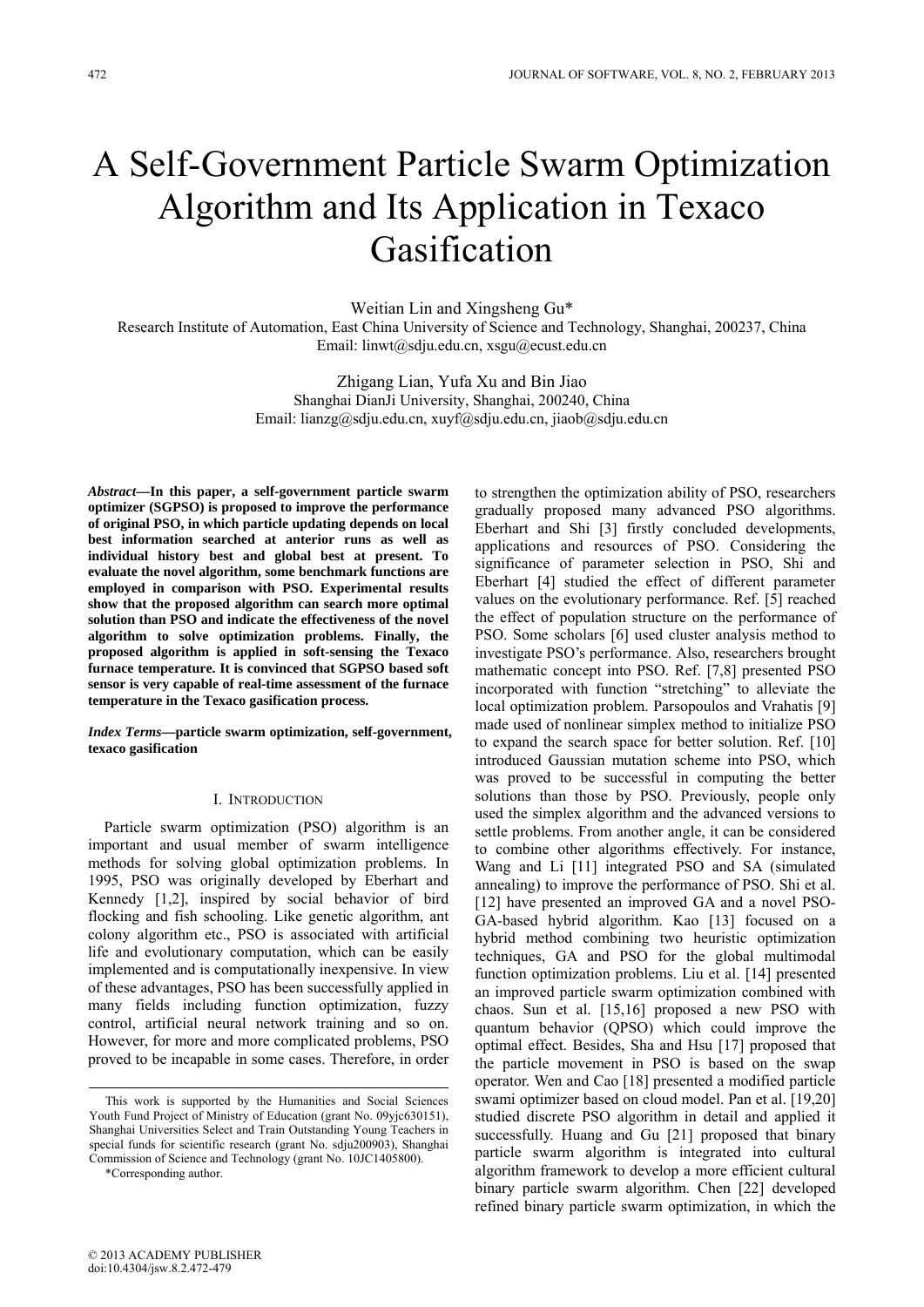individual particle moves stochastically toward the position that is affected by the present velocity, the individual best performance and the best performance of the group. Hao [23] proposed a new stochastic particle swarm optimization algorithm based on cluster analysis for ensuring global convergence. A simplex particle swarm optimization derived from the Nelder-Mead simplex method [24] was proposed to optimize the high dimensionality functions. Song et al. [25] introduced the centroid of particle swarm in standard PSO model, then combining the strong chaotic motion and the simplex method. Shu and Yang [26] presents a new approach to the solution of optimal manufacturers production and delivery scheduling problem, using improved particle swarm optimization technique.

In this paper we propose SGPSO algorithm for optimization problem in the Texaco gasification. The update of each particle's position relies on not only the information from the individual historical best and the global historical optimum at current run, but also the local optima searched at the anterior runs. The effectiveness of the proposed algorithm will be verified by some typical benchmark functions. Then, SGPSO is used in estimation of Texaco furnace temperature. The rest of the paper is organized as follow: The next section introduces the principle of the original PSO algorithm. Thoughts of SGPSO algorithm are presented in Section 3. In Section 4, the verified results of test functions by using SGPSO are provided. Section 5 illustrates the application of SGPSO in the Texaco gasification process. Finally, Section 6 draws a conclusion for this paper.

#### II. ORIGINAL PARTICLE SWARM OPTIMIZER

Particle Swarm Optimization (PSO) is an evolutionary computation technique. Each particle in the swarm represents a candidate solution to the solved problem. The state of the particle in the search space is always defined by its position and velocity. Then, the position and the velocity are adjusted dependently on its own and the neighborhood experience regularly.

In a *D*-dimensional problem space, assume that there is a swarm with *m* particles. The position of *i*th particle is denoted by a *D*-dimensional vector  $X_i = (x_{i1}, x_{i2}, \dots, x_{in})$ and its velocity is represented by  $V_i = (v_{i1}, v_{i2}, \dots, v_{iD})$ . The personal best position of particle *i* found so far is denoted by  $P_i = (p_{i1}, p_{i2}, \dots, p_{iD})$  and the current best position of the whole swarm is  $P_g = (p_{g1}, p_{g2}, \dots, p_{gD})$ . The fitness value of each particle is evaluated by the objective function. At each generation, the velocity and position are updated according to the following equations:

$$
v_{id}(k+1) = w v_{id}(k) + c_1 r_1 (p_{id}(k) - x_{id}(k)) + c_2 r_2 (p_{gd}(k) - x_{id}(k))
$$
\n(1)

$$
x_{id}(k+1) = x_{id}(k) + v_{id}(k+1)
$$
  
(i = 1,2,...,m; d = 1,2,...,D) (2)

where *k* is the iterative number, *w* is the inertia weight.  $c_1$ ,  $c_2$  are learning factors, usually set to 2.  $r_1$ ,  $r_2$ are two

uniform random numbers distributed in the range of [0, 1]. This iterative process is repeated until a user-defined stopping criterion is reached.

### III. SELF-GOVERNMENT PARTICLE OPTIMIZATION

The model for updating velocity in PSO algorithm refers to two factors, i.e. the personal best position of each particle  $P_i$  and the previous best position of the swarm  $P_g$ . However, some useful potential information may be overlooked, which influences the global searching ability. In this paper, a self-government particle swarm optimization algorithm is proposed, in which the local optimal solution searched several runs ago will be shared at the next run. The detailed SGPSO is described as below.

Let  $p_a(t)$  represent one of the anterior searched local best particles before *t*th experiment and it can be selected from former *t*-1 local best particles. The updating equations of the velocity and position are in the following.

$$
v_{id}(k+1) = w v_{id}(k) + c_1 r_1 (p_{id}(k) - x_{id}(k)) + c_2 r_2 (p_{gd}(k) - x_{id}(k))
$$
\n(3)

$$
x_{id}(k+1) = \alpha x_{id}(k) + (1-\alpha)(p_{ad}(t) - x_{id}(k)) + v_{id}(k+1)
$$
\n(4)

$$
p_a(t) \in \{p_a(1), p_a(2), \cdots, p_a(t-1)\}
$$
 (5)

where  $\alpha$  is a constant in [0, 1], which represents the level of sharing the information inheritances from anterior searched local optima. At 1st run, there is no inheritanced local optimal information, so  $\alpha$  is set to 1. As shown in (5),  $p_a(t)$  is one component of  $t-1$  local best particles searched at former *t*-1 experiments.

The SGPSO can be transformed to random selfgovernment particle swarm optimization algorithm (RSGPSO), in which random weight of anterior searched local optimum is introduced. Equation (4) is changed as follows:

$$
x_{id}(k+1) = \alpha x_{id}(k) + (1-\alpha)r_3(p_{ad}(t) - x_{id}(k)) + v_{id}(k+1)
$$
 (6)

And  $r_3$  could be unique random number in [0, 1] at each generation or the component of a *D*-dimensional random vector for particle *i*.

The main work conducted in the novel algorithm is to improve the position updating equation from the point of not only sharing the information of the individual history best and the global optimum, but also combining the local optima searched at the anterior runs.

# IV. NUMERICAL SIMULATION

## *A. Benchmark Functions*

To illustrate the effectiveness and performance of SGPSO algorithm for optimizing problems, a set of 8 benchmark functions listed in Table 1 are adopted to be the examples in comparison with PSO algorithm.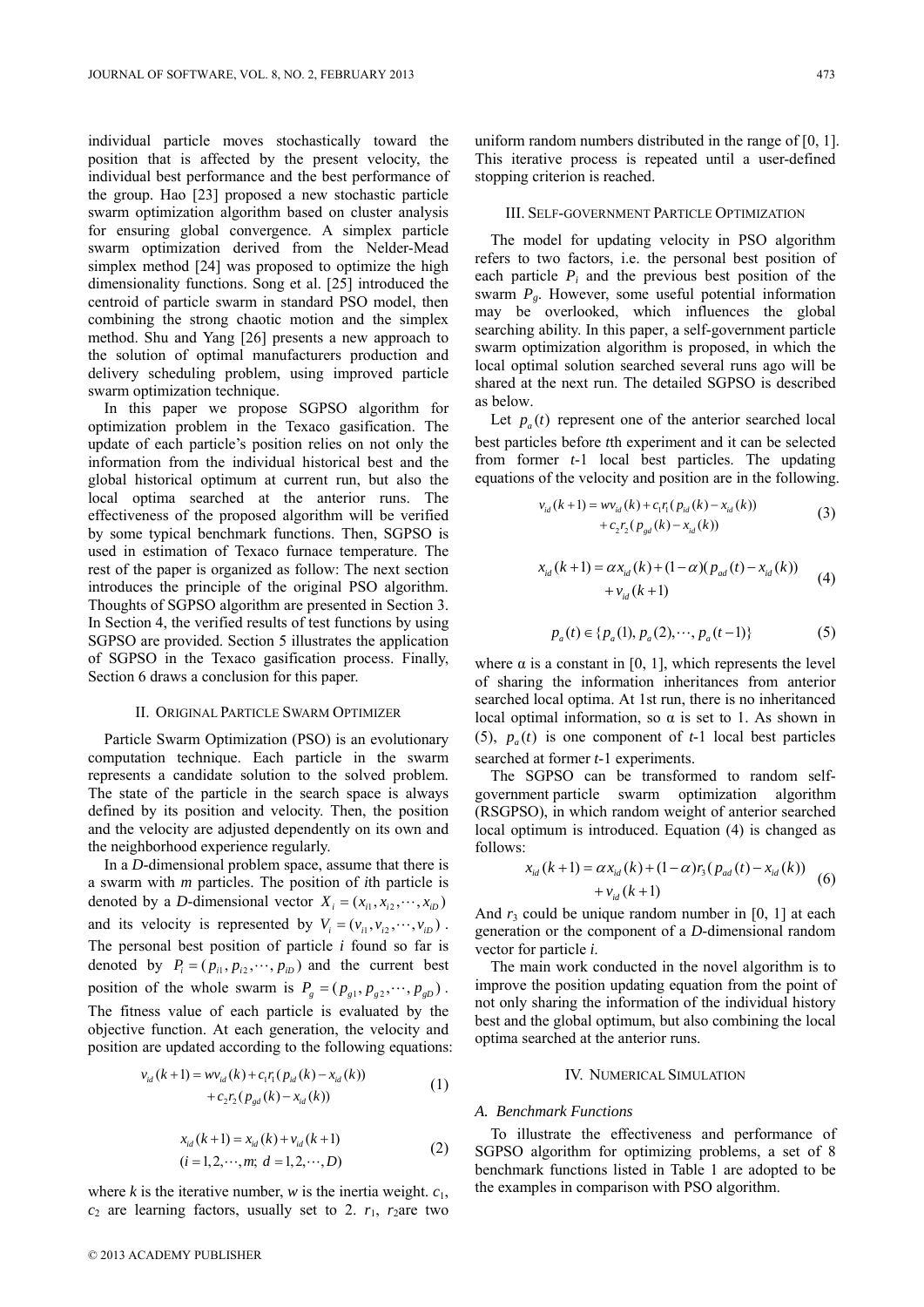| Function<br>Number | <b>Function Description</b>                                                                                               | Feasible<br>Solution Space |
|--------------------|---------------------------------------------------------------------------------------------------------------------------|----------------------------|
| $f_1$              | $f(x) = \sum_{i=1}^{n} x_i^2$                                                                                             | $x_i \in [-100, 100]$      |
| f <sub>2</sub>     | $f(x) = \sum_{i=1}^{n} (\sum_{j=1}^{i} x_j)^2$                                                                            | $x_i \in [-100, 100]$      |
| $f_3$              | $f(x) = \max\{ x_i , 1 \le i \le n\}$                                                                                     | $x_i \in [-100, 100]$      |
| $f_4$              | $f(x) = \sum_{i=1}^{n} (100(x_{i+1} - x_i^2)^2 + (x_i - 1)^2)$                                                            | $x_i \in [-100, 100]$      |
| $f_5$              | $f(x) = -20 \exp(-0.2 \sqrt{\frac{1}{n} \sum_{i=1}^{n} x_i^2}) - \exp(\frac{1}{n} \sum_{i=1}^{n} \cos 2\pi x_i) + 20 + e$ | $x_i \in [-32, 32]$        |
| $f_6$              | $f(x) = \sum_{i=1}^{n} (x_i^2 - 10 \cdot \cos(2\pi x_i) + 10)$                                                            | $x_i \in [-5.12, 5.12]$    |
| $f_7$              | $f(x) = (x_1^2 + x_2^2)^{0.25} \cdot (\sin^2(50 \cdot (x_1^2 + x_2^2)^{0.1}) + 1.0)$                                      | $x_i \in [-10, 10]$        |
| $f_8$              | $f(x) = 10^6 x_1^2 + \sum x_i^2$                                                                                          | $x_i \in [-100, 100]$      |

TABLE Ⅰ. BENCHMARK FUNCTIONS

# *B. Experimental Results and Comparison*

The experimental results for each algorithm on the test functions are listed in Table 2. To evaluate the performance of the proposed SGPSO, original PSO is employed for comparison purpose and the solution quality is averaged. All experiments are repeated for 10 runs. The parameters of PSO and SGPSO algorithm are also listed in Table 2. In addition  $c_1$ ,  $c_2$  are equal to 2 and *w* is 0.3 for PSO and SGPSO. In Table 2, *F* and *D* denote the functions and their dimension respectively; *OS* is the optimal solution; *PS* and *EG* represent the population size and the maximum generation.  $\alpha$  is the restraining parameter in SGPSO. The best solutions and the parameters found in SGPSO are illustrated with bold letters.

Seen from Table 2, it's obvious that SGPSO and RSGPSO find the better result marked with bold letter for each function, which indicates that the algorithms are superior to PSO. For the small scale problems such as *f*3,  $f_6$ ,  $f_7$  with *D*=30, SGPSO or RSGPSO gets the better results than that by using PSO. Like  $f_1$ ,  $f_2$ ,  $f_3$ ,  $f_4$ ,  $f_5$ ,  $f_8$  with *D*=50, they are the medium scale problems and SGPSO still shows out its advantage of searching better solution. Also, for the big scale problem like  $f_1$  with  $D=100$ , SGPSO performs more effectively than PSO. Therefore, not only the low but also the medium and high dimensional functions are optimized well by SGPSO and RSGPSO.

It is obvious that the solutions of  $f_1$ ,  $f_2$ ,  $f_3$ ,  $f_4$ ,  $f_8$  found by SGPSO and RSGPSO are much better than that by PSO. Especially for  $f_1$  with *D*=50 and *D*=100, the excellent characteristics of the novel method is clearly expressed with the more stable and better results under different values of α. Also, seen from  $f_1$ ,  $f_5$ ,  $f_8$ , the maximum and average solutions almost don't have big difference from the minimum solutions relatively, which indicates that the new algorithm is robust. Therefore, SGPSO and RSGPSO

can be proved to have great advantage on optimizing  $f_1, f_2$ ,  $f_3, f_5, f_8.$ 

It is found that  $\alpha$  has a great effect on the performance of SGPSO and RSGPSO. For *f*1, *f*2, *f*3, *f*8, with the increasing of  $\alpha$ , the solution quality gets better simultaneously, and the best solutions are searched when  $\alpha$  is 0.9. On the contrary, the best solutions of  $f_5$ ,  $f_6$  are obtained when α is equal to 0.1. Also, when α is 0.5,  $f_4$ ,  $f_7$ get the optimal results. It's concluded that  $\alpha$  needs to be given different values in [0, 1] for different problems.

The convergence curves of SGPSO and RSGPSO comparing with original PSO for 8 instances with different dimensions are shown in Fig.1.

We can discover from Fig. 1 that the convergence speed of SGPSO algorithm is clearly faster than PSO on every test function. Especially, SGPSO algorithm is more efficacious than PSO for medium and big size function problems.

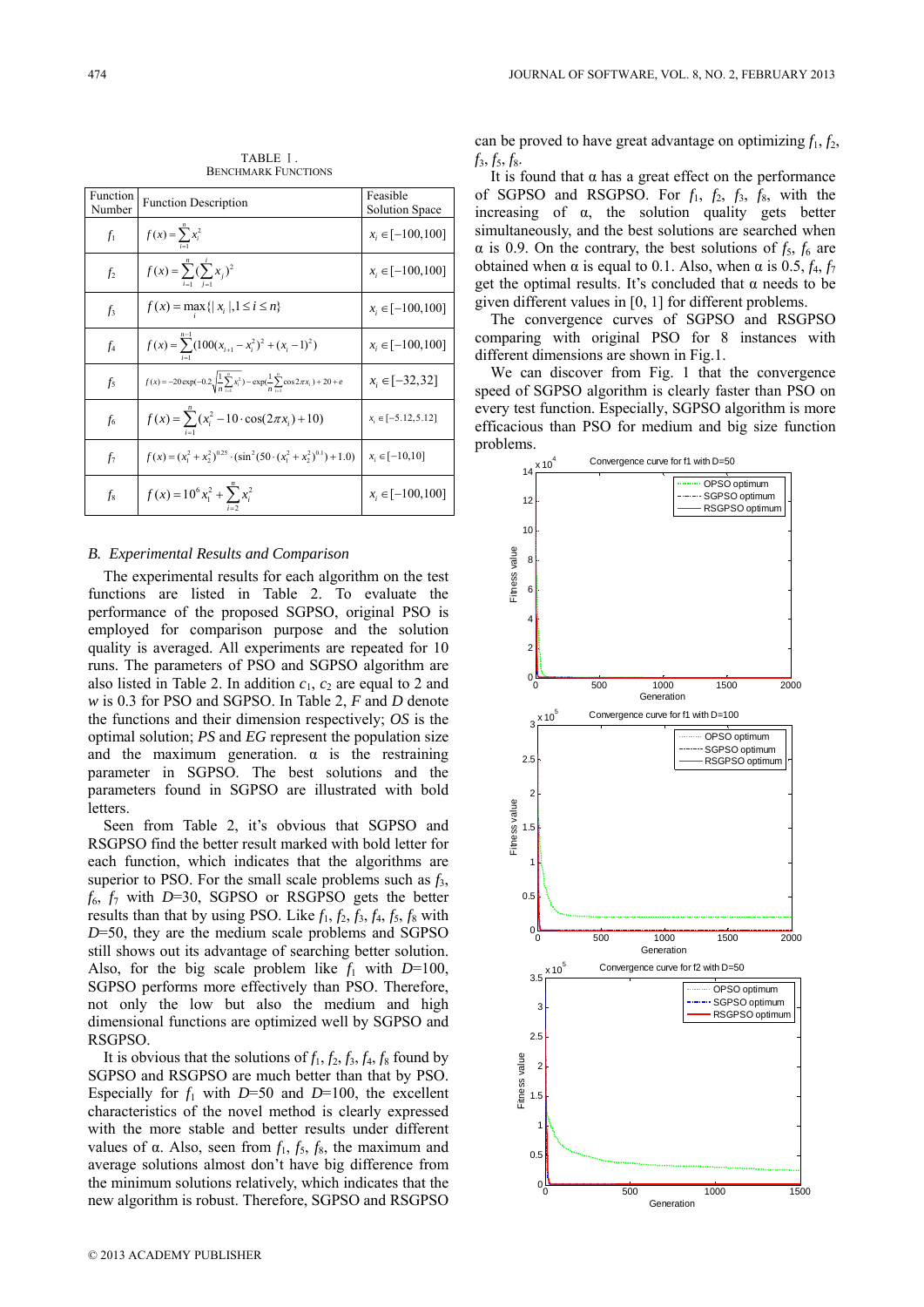



Figure 1. The convergence curves of PSO, SGPSO and RSGPSO for benchmark functions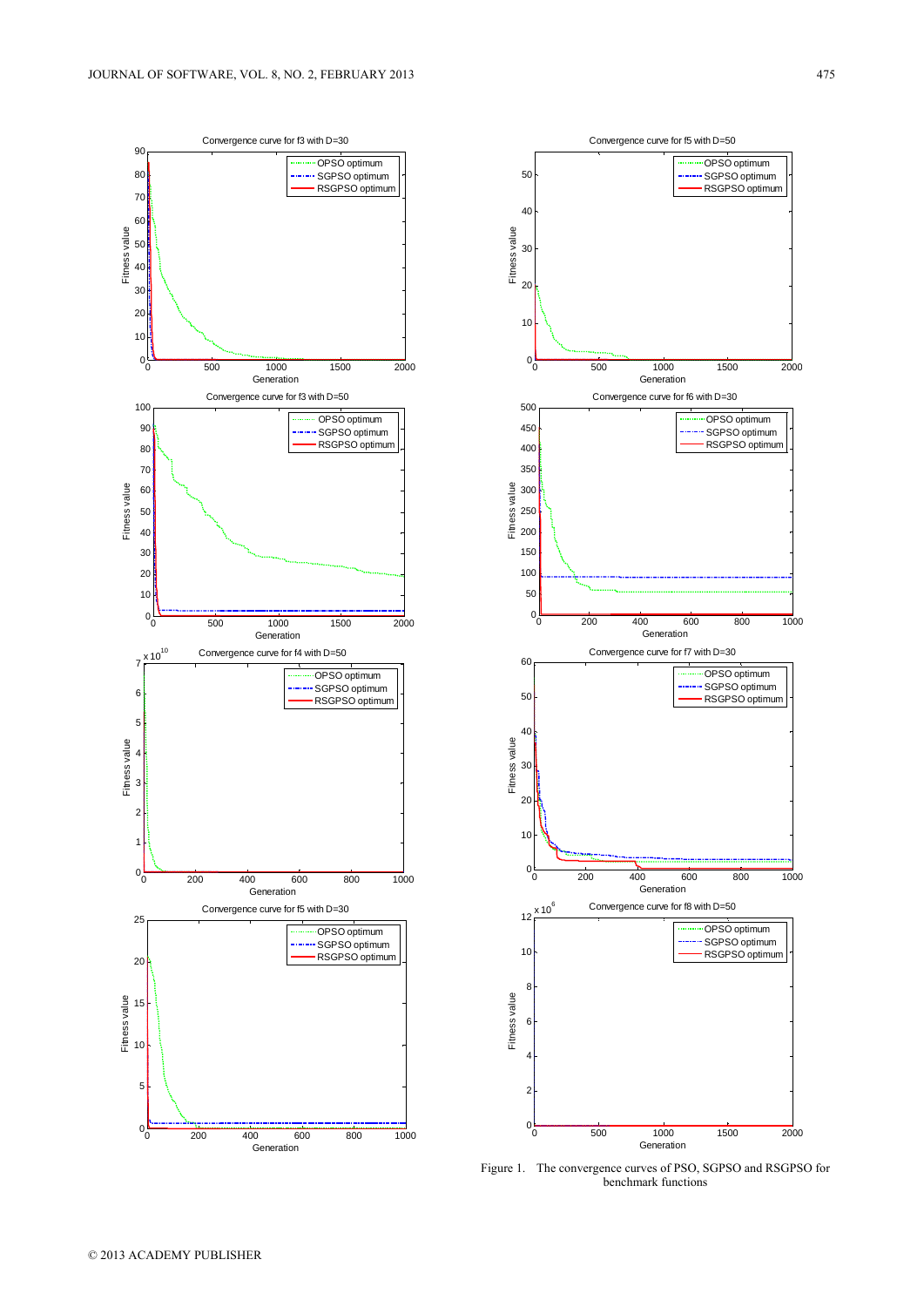Take  $f_1$  with *D*=100,  $f_3$  with *D*=30, $f_5$  with *D*=50 for example. The curve line of PSO falls more slowly than that of SGPSO and RSGPSO, which shows the strong global searching ability of the novel methods. And for *f*<sup>3</sup> with  $D=50$  and  $f_6$ , PSO is easy to stick into local minimum solutions, but SGPSO is not. In a word, the proposed algorithm improves the ability of searching global optimum and is easy to escape from local solutions. Additionally, from the perspective of optimizing functions, SGPSO algorithm is a more effective and superior algorithm comparing with original PSO.

| TABLE II.                                                     |  |
|---------------------------------------------------------------|--|
| THE COMPARISON RESULTS OF THE PSO, SGPSO AND RSGPSO ALGORITHM |  |

| ${\cal F},$                    |              |                  |                    | <b>PSO</b>            |                    | <b>SGPSO</b>      |                      |                     | <b>RSGPSO</b>      |                   |                  |
|--------------------------------|--------------|------------------|--------------------|-----------------------|--------------------|-------------------|----------------------|---------------------|--------------------|-------------------|------------------|
| D,<br>OS                       | PS,<br>EG    | $\alpha$         | Min                | Max                   | Average            | Min               | Max                  | Average             | Min                | Max               | Average          |
| $f_1$ ,<br>50,<br>$\mathbf{0}$ |              | 0.1              | 6.06E-33           | 1.20E-4               | 1.20E-5            | 2.03E-35          | 2.54E-29             | 3.86E-30            | 2.93E-24           | 4.89E-20          | 5.05E-21         |
|                                | 100.         | 0.3              | 2.70E-34           | 7.86E-10              | 8.14E-11           | 8.48E-39          | 7.72E-34             | 8.74E-35            | 1.07E-7            | 3.15E-5           | 4.88E-6          |
|                                | 2000         | 0.5              | 9.11E-33           | 0.5291                | 0.0593             | 1.81E-39          | 4.13E-32             | 4.42E-33            | 5.58E-24           | 5.48E-21          | 6.18E-22         |
|                                |              | 0.7              | 2.16E-32           | 1.69E-5               | 1.69E-6            | 3.90E-47          | 3.83E-31             | 3.86E-32            | 2.55E-41           | 4.53E-32          | 4.81E-33         |
|                                |              | 0.9              | 1.31E-32           | 1.48E-7               | 1.48E-8            | 2.04E-52          | 1.38E-30             | 1.38E-31            | 6.08E-50           | 7.20E-33          | 7.24E-34         |
|                                |              | 0.1              | 5.96E-7            | $2.81E + 5$           | $2.81E + 4$        | 1.96E-8           | 0.0125               | 0.0015              | 1.67E-5            | 0.0024            | 4.98E-4          |
| $f_1$ ,                        | 100.         | 0.3              | 5.45E-6            | 5.4729                | 0.7263             | 3.75E-13          | 6.71E-7              | 7.54E-8             | 3.51E-6            | 8.42E-4           | 1.70E-4          |
| 100,                           | 2000         | 0.5              | 1.40E-6            | 2.49E+3               | 251.0544           | 2.96E-11          | 5.00E-4              | 5.17E-5             | 2.39E-8            | 3.38E-5           | 6.66E-6          |
| $\mathbf{0}$                   |              | 0.7              | 1.68E-9            | 16.8386               | 1.7233             | 1.83E-14          | 3.50E-4              | 3.72E-5             | 3.50E-9            | 6.26E-6           | 7.77E-7          |
|                                |              | 0.9              | 3.11E-5            | 18.2356               | 1.8976             | 1.86E-27          | 7.48E-7              | 7.49E-8             | 2.48E-21           | $4.61E-8$         | 4.66E-9          |
|                                |              | 0.1              | $1.86E + 3$        | $5.06E + 3$           | $3.29E + 3$        | 0.1244            | $3.03E + 3$          | 526.3157            | $1.12E + 3$        | $2.18E + 5$       | 4.34E+4          |
| $f_2$                          | 150,         | 0.3              | $1.42E + 3$        | $4.31E + 3$           | $2.70E + 3$        | 0.0134            | $5.10E + 3$          | 571.6783            | 60.2672            | $3.78E + 3$       | $1.31E + 3$      |
| 50,<br>$\mathbf{0}$            | 1500         | 0.5              | $2.17E + 3$        | $6.03E + 3$           | $3.55E + 3$        | 1.20E-3           | $2.68E + 3$          | 302.4756            | 457.8606           | $8.17E + 3$       | $2.12E + 3$      |
|                                |              | 0.7              | $1.01E + 3$        | $7.22E + 3$           | $3.07E + 3$        | 4.51E-4           | $3.27E + 3$          | 352.5909            | 3.7155             | $2.56E + 3$       | 493.0762         |
|                                |              | 0.9              | 824.7694           | $3.14E + 3$<br>4.5100 | $1.87E + 3$        | 1.39E-11          | $2.07E + 3$          | 214.2739            | $1.00E-3$          | $1.14E + 3$       | 138.1958         |
|                                |              | 0.1<br>0.3       | 1.5991<br>1.4831   | 7.4511                | 3.4126<br>3.0705   | 0.0426<br>0.0204  | 2.7089<br>1.6182     | 0.5502<br>0.4488    | 4.06E-5<br>7.46E-5 | 6.1791<br>3.5437  | 0.9335<br>0.5579 |
| $f_3$<br>30,                   | 100.         | 0.5              | 1.2358             | 9.5737                | 4.2166             | 6.70E-3           | 3.3361               | 0.4315              |                    | 3.533             | 0.4553           |
| $\mathbf{0}$                   | 2000         | 0.7              | 1.3266             | 8.382                 | 3.7894             | $3.11E-6$         | 2.3025               | 0.301               | 7.51E-5<br>1.44E-4 | 8.9403            | 1.3115           |
|                                |              | 0.9              | 1.4951             | 8.0448                | 3.8716             | 2.91E-10          | 4.0048               | 0.4201              | 1.90E-4            | 5.7301            | 0.7794           |
|                                |              | 0.1              | 45.9419            | 85.9772               | 57.6989            | 0.2031            | 60.0064              | 19.277              | 6.861              | 89.403            | 36.0781          |
|                                |              | 0.3              | 53.0239            | 88.3306               | 70.7442            | 0.4533            | 58.7084              | 14.9346             | 7.6309             | 45.1122           | 21.8718          |
| $f_3$<br>50,                   | 100.         | 0.5              | 50.3266            | 91.1924               | 75.3893            | 0.3959            | 65.9432              | 21.7538             | 12.5211            | 60.9642           | 30.6562          |
| $\mathbf{0}$                   | 2000         | 0.7              | 52.8727            | 90.9625               | 69.8687            | 6.90E-3           | 73.975               | 15.3151             | 24.3419            | 91.9584           | 56.7467          |
|                                |              |                  | 47.1727            | 89.7743               | 68.4389            | 4.89E-7           | 84.5946              | 9.8086              | 4.61E-4            | 61.1601           | 8.6771           |
|                                |              | 0.1              | 25.1521            | 30.9198               | 28.5107            | 20.1456           | 511.8787             | 88.4644             | 5.35E-6            | 22.8529           | 2.2946           |
| $f_4$                          |              | 0.3              | 28.8938            | 85.8848               | 39.6046            | 13.0093           | 343.1682             | 66.9934             | 3.39E-5            | 141.9221          | 14.3166          |
| 50,                            | 100,<br>1000 | $\overline{0.5}$ | 28.8727            | 986.6365              | 156.3852           | 4.5866            | $3.18E + 3$          | 411.0205            | 4.44E-7            | 27.1979           | 2.7223           |
| $\mathbf{0}$                   |              | 0.7              | 27.1312            | $3.34E+4$             | $3.50E + 3$        | 17.6173           | $1.78E + 3$          | 309.2532            | 1.16E-5            | 73.1538           | 7.3638           |
|                                |              | 0.9              | 5.1168             | 33.6682               | 24.3234            | 0.7243            | 5.56E+3              | 763.0506            | 1.58E-5            | 16.7609           | 1.6958           |
|                                |              | 0.1              | 1.51E-14           | 1.5017                | 0.3999             | 0.1006            | 1.778                | 0.6694              | 6.21E-20           | 1.51E-14          | 1.75E-15         |
| $f_5$                          | 100,         | 0.3              | 7.99E-15           | 1.6462                | 0.1646             | 4.44E-15          | 1.51E-14             | 6.93E-15            | 7.67E-20           | 4.00E-14          | 4.55E-15         |
| 30,                            | 1000         | 0.5              | 7.99E-15           | 2.0119                | 0.4669             | 1.17E-10          | 1.66E-4              | 1.85E-5             | 8.81E-20           | 1.51E-14          | 1.70E-15         |
| $\mathbf{0}$                   |              | 0.7              | 7.99E-15           | 1.778                 | 0.5776             | 4.44E-15          | 1.15E-14             | 5.15E-15            | 1.24E-19           | 1.15E-14          | 1.33E-15         |
|                                |              | 0.9              | 7.99E-15           | 1.6462                | 0.1646             | 4.44E-15          | 1.51E-14             | 8.35E-15            | 1.04E-19           | 3.64E-14          | 4.11E-15         |
|                                |              | 0.1              | 1.51E-14           | 0.0028                | 2.83E-4            | 8.88E-16          | 1.51E-14             | 3.73E-15            | 4.44E-15           | 2.22E-14          | $1.01E-14$       |
| $f_5$ ,                        | 100.         | 0.3              | 1.15E-14           | 1.1551                | 0.1155             | 4.44E-15          | 1.51E-14             | 5.51E-15            | 7.18E-7            | 1.98E-5           | 5.73E-6          |
| 50,                            | 2000         | 0.5              | 1.15E-14           | 1.471                 | 0.2626             | 1.74E-5           | 2.3164               | 0.3426              | 4.44E-15           | 1.51E-14          | 6.57E-15         |
| $\mathbf{0}$                   |              | 0.7              | 1.51E-14           | 1.8748                | 0.1875             | 2.86E-9           | 1.2697               | 0.1337              | 4.44E-15           | 1.51E-14          | 6.57E-15         |
|                                |              | 0.9              | 1.51E-14           | 1.6462                | 0.4492             | 7.99E-15          | 1.87E-14             | 9.06E-15            | 1.51E-14           | 3.55E-6           | 3.70E-7          |
|                                |              | 0.1              | 28.8538            | 85.5662               | 54.0331            | 0.0498            | 305.4811             | 41.9094             | 1.21E-5            | 39.7983           | 4.0356           |
| $f_6$                          | 100,         | 0.3              | 31.8387            | 65.6671               | 50.8423            | 2.57E-4           | 258.6166<br>290.7098 | 72.7993<br>159.8001 | 1.88E-5<br>1.99E-5 | 32.8336           | 3.3447           |
| 30,<br>$\overline{0}$          | 1000         | 0.5<br>0.7       | 39.7983<br>32.8336 | 82.5813               | 54.0262<br>50.6433 | 0.2702<br>54.7226 | 228.8895             |                     | 7.55E-5            | 43.7781           | 4.4381           |
|                                |              |                  |                    | 77.6066               | 55.8171            | 50.8843           |                      | 145.3184            | 2.12E-5            | 63.6773           | 6.452            |
|                                |              | 0.9<br>0.1       | 46.763<br>0.0505   | 70.6419<br>1.6041     | 0.6014             | 0.0456            | 103.6366<br>48.1482  | 81.9967<br>35.7637  | 1.50E-4            | 64.6722<br>2.7782 | 6.5157<br>0.4688 |
|                                |              | 0.3              | 4.80E-3            | 0.7156                | 0.2846             | 1.8071            | 51.0527              | 36.6061             | 2.43E-4            | 5.0573            | 0.8355           |
| f7,<br>30,                     | 100,         | 0.5              | 0.0394             | 1.6206                | 0.3062             | 0.0848            | 52.2338              | 38.3453             | 5.91E-5            | 1.9103            | 0.2566           |
| $\mathbf{0}$                   | 1000         | 0.7              | 4.40E-3            | 1.317                 | 0.5207             | 0.194             | 45.2783              | 34.1372             | 1.74E-4            | 5.313             | 0.6872           |
|                                |              | 0.9              | 0.0696             | 1.7102                | 0.7458             | 0.79              | 38.0195              | 25.9668             | 1.05E-4            | 4.1093            | 0.6032           |
|                                |              | 0.1              | 1.06E-33           | $1.62E-05$            | 1.65E-06           | 2.21E-20          | 4.37E-16             | 4.90E-17            | 6.50E-34           | 1.37E-31          | 2.73E-32         |
| $f_8$                          |              | 0.3              | 2.58E-32           | 2.07E-05              | 2.07E-06           | 9.88E-35          | 3.58E-31             | 5.58E-32            | 1.63E-24           | 6.46E-22          | 1.08E-22         |
| 50,                            | 100.         | 0.5              | 2.89E-34           | 0.7226                | 7.26E-02           | 1.17E-41          | 9.94E-32             | 1.02E-32            | 3.40E-17           | 1.19E-10          | 1.24E-11         |
| $\boldsymbol{0}$               | 2000         | 0.7              | 4.62E-31           | 0.0011                | 1.12E-04           | 2.75E-41          | 3.07E-22             | 3.07E-23            | 2.13E-31           | 2.60E-21          | 2.61E-22         |
|                                |              | 0.9              | 4.62E-33           | 30.4086               | 3.2582             | 3.96E-51          | 4.17E-29             | 4.18E-30            | 5.08E-47           | 7.91E-30          | 7.99E-31         |

E-n denotes  $\times 10^n$ .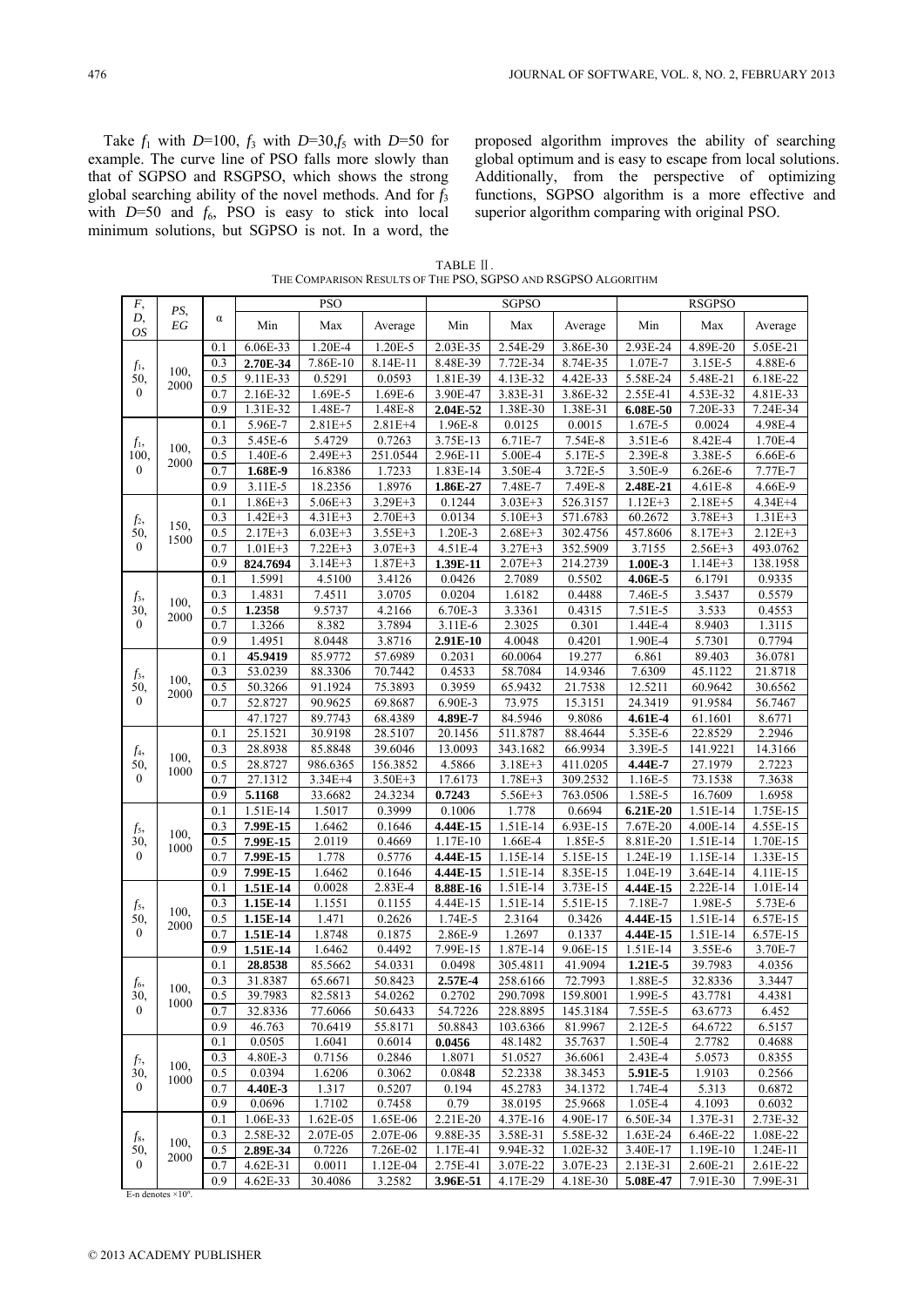### V. SOFT SENSOR OF TEXACO FURNACE TEMPERATURE BASED ON SGPSO

#### *A. Texaco Gasification Process*

Texaco gasification is one of the most developing coal gasification technologies currently. It adopts the way of wetting ball mill with high security and reliability. The gasification provides the syngas as the raw material for the following systems. Thus, its stability would guarantee the reliable operation of these systems. The great progress of Texaco gasifier mainly relies on the operator's experience. That is because it is very difficult to measure the gasifier furnace temperature. In the Texaco gasification process, the furnace temperature is a critical control parameter, which is closely related to the components of the syngas and the gasification efficiency thus affecting the product quality and yield.

Currently, two methods are used for the furnace temperature measurement: (1) thermocouple measurement; (2) indirect estimation through methane content. The former one uses the thermocouple to directly measure the furnace temperature. But its life only lasts for about a week, which leads to the invalidation of indicating the temperature in a long time. On the other hand, the estimated temperature through methane content is time-delay and the accuracy is unsatisfactory. Therefore, a more precise measurement of Texaco furnace temperature is urgently needed. In this paper, two soft-sensing models that combine the proposed SGPSO and RSGPSO with BP neural network (SGPSO-NN and RSGPSO-NN) are established to realize the real-time measurement of the temperature so as to avoid the problems caused by the two former methods.

## *B. Soft Sensor Modeling of Gasifier Furnace Temperature*

Through the study on the Texaco gasification process, 14 operational parameters that correlate with the furnace temperature are selected as the auxiliary variables for the soft sensors. The tag number in DCS and the descriptions of these variables are shown in Table 3.

Among them, the flow of slurry to gasifer is the middle value of three measurements of FT-205/206/207; the slurry temperature is set to any value in the measurements of TE-203/253; the oxygen pressure is the arbitrary value in the PT-203/253 measurements, and the oxygen temperature is the any value in the TE-205/255 measurements.

In the 14 auxiliary variables,  $X_1 - X_{13}$  are sampled through DCS system. The methane content  $(X_{14})$  is calculated and recorded by the analyzer 3 times per day. As the aforementioned, the lifetime of the thermocouple is very short, so the historical data of the furnace temperature are obtained before the thermocouples are broken. Finally, 373 groups of modeling data are divided into two parts. The 273 groups are used as the training data to learn the parameters of the soft-sensing models and the remaining 100 groups as testing data to evaluate the generalization capability. The normalized historical

data are listed in Table 4.

TABLE III INPUT AND OUTPUT VARIABLES FOR GASIFIER TEMPERATURE SOFT **SENSOR** 

| Variable<br>Name | Tag No.        | Unit<br>Variable Description                        |         |  |
|------------------|----------------|-----------------------------------------------------|---------|--|
| $X_1$            | FT-205/206/207 | Flow of slurry to gasifer                           | $m^3/h$ |  |
| $X_2$            | PT-202         | Pressure of slurry to gasifer                       | MPa     |  |
| $X_3$            | TE-203/253     | Temperature of slurry to gasifer                    | °C      |  |
| $X_4$            | <b>FIC-208</b> | Flow of oxygen to gasifer                           | $m^3/h$ |  |
| $X_{5}$          | PT-203/253     | Pressure of oxygen to gasifer                       | MPa     |  |
| $X_6$            | TE-205/255     | Temperature of oxygen to gasifer                    | °C      |  |
| $X_7$            | FT-217         | Flow of quenching water to gasifer                  | $m^3/h$ |  |
| $X_{8}$          | TT-236         | Temperature of quenching<br>water to gasifer        | 'n      |  |
| $X_9$            | FT-212         | Flow of water from<br>gasifer quench chamber        | $m^3/h$ |  |
| $X_{10}$         | TE-265         | Temperature of water from<br>gasifer quench chamber | °C      |  |
| $X_{11}$         | FIQ-213        | Flow of syngas from gasifer                         | $m^3/h$ |  |
| $X_{12}$         | PT-206         | Pressure of syngas from gasifer                     | MPa     |  |
| $X_{13}$         | TE-213         | Temperature of syngas from gasifer                  | °C      |  |
| $X_{14}$         | $AT-202$       | Methane content                                     | ppm     |  |
| Y                |                | Furnace temperature                                 | °C      |  |

TABLE Ⅳ. NORMALIZED DATA OF SOFT SENSOR VARIABLES

| No.            | $X_1$    | $X_2$    | $X_3$    | $X_4$    | .        | $\mathbf{X}_{12}$ | $\mathbf{X}_{13}$ | $\mathbf{X}_{14}$ | Y        |
|----------------|----------|----------|----------|----------|----------|-------------------|-------------------|-------------------|----------|
| 1              | 0.593    | 0.954    | 0.948    | 0.836    | .        | 0.948             | 0.765             | $-0.419$          | $-0.424$ |
| $\overline{2}$ | 0.576    | 0.947    | 0.953    | 0.875    | $\cdots$ | 0.956             | 0.822             | $-0.457$          | $-0.400$ |
| 3              | 0.561    | 0.955    | 0.956    | 0.875    | .        | 0.959             | 0.757             | $-0.492$          | $-0.368$ |
| 4              | 0.518    | 0.943    | 0.959    | 0.904    | .        | 0.968             | 0.763             | $-0.478$          | $-0.397$ |
| 5              | 0.512    | 0.946    | 0.948    | 0.914    | .        | 0.965             | 0.800             | $-0.488$          | $-0.421$ |
| 6              | 0.502    | 0.938    | 0.957    | 0.925    | $\cdots$ | 0.974             | 0.830             | $-0.506$          | $-0.412$ |
| 7              | 0.483    | 0.665    | 0.718    | 0.936    | .        | 0.814             | 0.677             | $-0.302$          | $-0.706$ |
| 8              | 0.493    | 0.695    | 0.720    | 0.964    | .        | 0.831             | 0.711             | $-0.305$          | $-0.775$ |
| 9              | 0.494    | 0.688    | 0.707    | 0.927    | $\cdots$ | 0.807             | 0.661             | $-0.314$          | $-0.957$ |
| 10             | 0.440    | 0.617    | 0.646    | 0.938    | .        | 0.844             | 0.604             | $-0.319$          | $-0.885$ |
| .              | .        | .        | .        | .        | .        | .                 | .                 | .                 | .        |
| 364            | 0.659    | 0.660    | 0.655    | 0.850    | .        | 0.919             | 0.756             | $-0.571$          | 0.321    |
| 365            | 0.511    | 0.598    | 0.596    | 0.837    | .        | 0.909             | 0.683             | $-0.593$          | 0.157    |
| 366            | 0.427    | 0.574    | 0.575    | 0.816    | .        | 0.917             | 0.670             | $-0.683$          | 0.230    |
| 367            | 0.257    | 0.477    | 0.483    | 0.781    | $\cdots$ | 0.963             | 0.604             | $-0.922$          | 0.427    |
| 368            | 0.336    | 0.482    | 0.484    | 0.772    | .        | 0.953             | 0.648             | $-0.919$          | 0.593    |
| 369            | 0.558    | 0.577    | 0.578    | 0.745    | .        | 0.894             | 0.730             | $-0.595$          | 0.096    |
| 370            | $-0.263$ | $-0.222$ | $-0.208$ | 0.218    | .        | 0.682             | 0.024             | $-0.773$          | 0.452    |
| 371            | $-0.847$ | $-0.810$ | $-0.805$ | $-0.071$ | $\cdots$ | 0.641             | $-0.604$          | $-0.697$          | 0.633    |
| 372            | $-0.704$ | $-0.698$ | $-0.685$ | $-0.103$ | $\cdots$ | 0.570             | $-0.557$          | $-0.710$          | $-0.175$ |
| 373            | $-0.738$ | $-0.708$ | $-0.697$ | $-0.098$ | .        | 0.553             | $-0.575$          | $-0.736$          | $-0.564$ |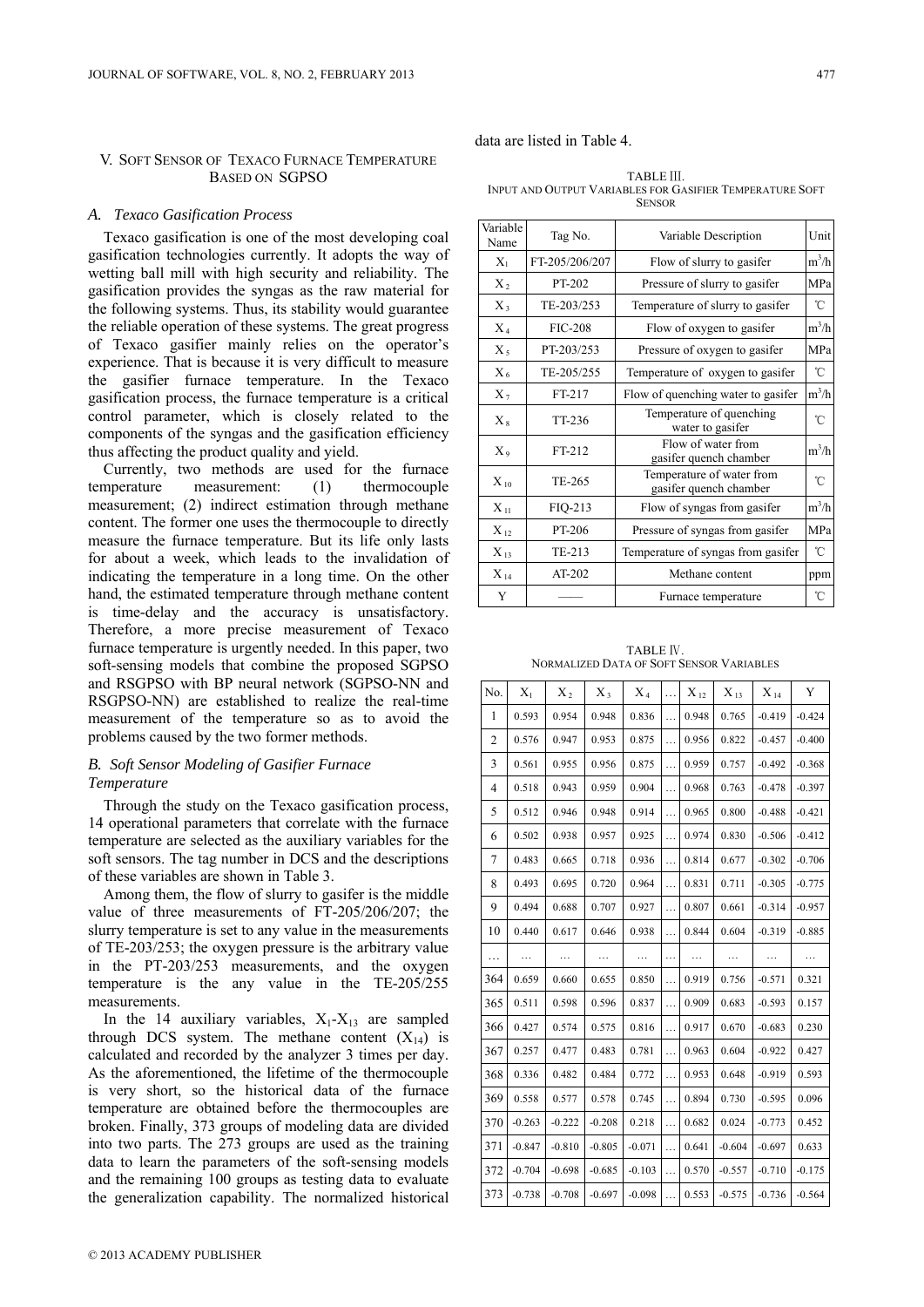The SGPSO-NN and RSGPSO-NN models adopt 7-14- 1 BP network structure. Both of the models have the same parameter settings as follows: the maximum generation is 300; the population size is 80; the inertia weight is  $0.3$ ;  $c_1$ ,  $c_2$  are 2. Because the restraining parameter  $\alpha$  is important for optimization performance, 5 different values of  $\alpha$  are selected in [0, 1] and 10 independent simulation experiments are executed for each value, respectively. The experimental results are shown in Table 5. Max, Min, Average, MSE respectively represent the maximum, minimum, average error and mean square error. It can be seen from Table 5 that the optimization performance of SGPSO is much better than RSGPSO and SGPSO can obtain best optimization results when  $\alpha=0.3$ .

TABLE Ⅴ. THE RESULTS OF SGPSO-NN AND RSGPSO-NN WITH DIFFERENT α

| α             |            | 0.1    | 0.3    | 0.5    | 0.7    | 0.9    |
|---------------|------------|--------|--------|--------|--------|--------|
| <b>SGPSO</b>  | Max        | 12.319 | 6.153  | 6.868  | 6.602  | 9.863  |
|               | Min        | 7.204  | 6.009  | 6.436  | 6.080  | 6.385  |
|               | Average    | 7.742  | 6.064  | 6.648  | 6.289  | 8.823  |
|               | <b>MSE</b> | 1.608  | 0.045  | 0.146  | 0.169  | 1.032  |
| <b>RSGPSO</b> | Max        | 13.085 | 14.153 | 13.058 | 12.806 | 11.686 |
|               | Min        | 7.327  | 6.652  | 7.850  | 6.299  | 7.641  |
|               | Average    | 10.720 | 11.335 | 10.920 | 9.980  | 10.323 |
|               | <b>MSE</b> | 1.853  | 2.259  | 1.744  | 2.317  | 1.132  |

Fig. 2 shows the convergence curves of the SGPSO and RSGPSO algorithms for optimizing the soft sensor parameters. It can be indicated that SGPSO performs better than RSGPSO algorithm both in convergence rate and accuracy.

Fig. 3 and Fig. 4 illustrate the comparisons of training and testing results of SGPSO-NN models with the actual values. It indicates that the SGPSO-NN model outputs have good agreement with training data and provide satisfactory generalization capability for the distinct testing data.



Figure 2. The convergence curve of SGPSO and RSGPSO for softsensing



Figure 3. Comparison between real output and SGPSO-NN output for training data



Figure 4. Comparison between real output and SGPSO-NN output for testing data

### VI. CONCLUSION

In this paper, we proposed a novel self-government particle swarm optimization algorithm. The feature of the proposed method is that the updating of each particle is dependent on not only the individual historical best position and the global best position of the swarm, but also the local best optima searched at the anterior experiments. The performance of SGPSO was evaluated by using eight benchmark functions. The experimental results indicated the great effectiveness of the proposed algorithm and that SGPSO is obviously better than the original PSO. Because of global optimization capability, SGPSO-based neural network is applied to soft-sensing the gasifier temperature in the Texaco gasification process. The results imply that the performance of SGPSO meets the real-world requirements.

In the future works, two directions can be considered to make some advancement in this novel algorithm. On the one hand, the more appropriate setting of  $\alpha$  would be found to improve the performance of SGPSO. On the other hand, the proposed method can be used to solve some discrete combinatorial optimization problems such as FSSP, JSSP besides the continuous optimization problem mentioned in this paper.